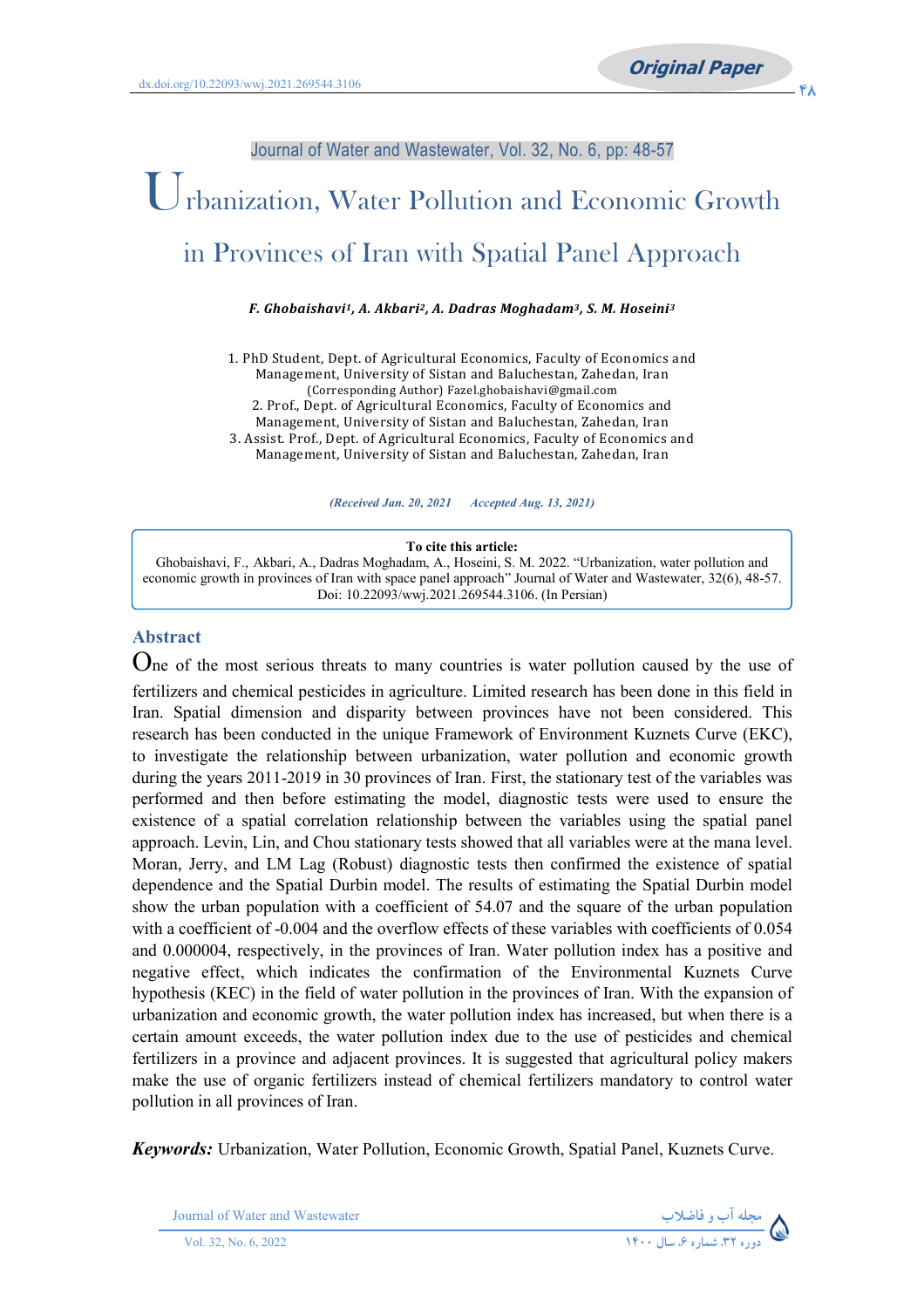مقاله يژوهشي

مجله آب و فاضلاب، دوره 32، شماره ۶، صفحه: ۵۷-۴۸

# شهرنشینی، آلودگی آب و رشد اقتصادی در استانهای ایران با رهیافت پانل فضایی

فاضل غبیشاوی`، احمد اکبری ّ، امیر دادرس مقدم ّ. سید مهدی حسینی ّ

۱- دانشجوی دکترا، گروه اقتصادکشاورزی، دانشکده اقتصاد و مدیریت، دانشگاه سیستان و بلوچستان، زاهدان، ایران Fazel.ghobaishavi@gmail.com (نویسنده مسئول) ۲- استاد، گروه اقتصادکشاورزی، دانشکده اقتصاد و مدیریت، دانشگاه سیستان و بلوچستان، زاهدان، ایران ۳- استادیار، گروه اقتصادکشاورزی، دانشکده اقتصاد و مدیریت، دانشگاه سیستان و بلوچستان، زاهدان، ایران

#### پذیرش ۱۶/۱/۷۲۱) (دريافت ٩٩/١١/١

برای ارجاع به این مقاله به صورت زیر اقدام بفرمایید: غبیشاوی، ف، اکبری، ا،، دادرس مقدم، ا،، حسینی، س. م.، ۱۴۰۰، ؒشهرنشینی، آلودگی آب و رشد اقتصادی در استانهای ایران با رهیافت پانل فضایی ؒ مجله آب و فاضلاب، ٢٢(٤)، ٥٧-٢٨. Doi: 10.22093/wwj.2021.269544.3106

# جكىدە

یکی از مهمترین تهدیدهای جدی پیش روی بسیاری از کشورها آلودگیهای آب ناشی از مصرف کود و سموم شیمیایی کشـاورزی است. در مقایسه با اندک پژوهش۵های پیشین، توجه به این مسئله به تفکیک اسـتان۱عـای کشـور و لحـاظ کـردن بعـد مکـانی و ناهمسانی فضایی بین استانها دو نوآوری این پژوهش بود. این پژوهش در چارچوب منحنی محیطزیستی کـوزنتس بـه بررسـی اثرات فضایی شهرنشینی، اَلودگی اَب و رشد اقتصادی طی سالهای ۱۳۹۰ تا ۱۳۹۸ در ۳۰ اسـتان ایـران پرداخـت. بـرای ایـن منظور، ابتدا آزمون ایستایی متغیرها انجام شد و سپس قبل از برآورد مدل، برای اطمینان از وجود رابطه هم بسـتگی فضـایی بـین متغيرها از أزمون هاي تشخيصي استفاده شد و در نهايت از رهيافت اقتصادسنجي يانل فضايي براي برأورد مدل كمك گرفته شـد. با انجام اَزمون ایستایی لوین و همکاران مشخص شد که تمامی متغیرها در سطح مانا هسـتند و سـپس اَزمـونِهـای تشخیصـی موران، جري، كتيس و LM Lag (Robust) وجود وابستگي فضايي و مدل دوربين فضايي را تأييد ميكننـد. نتـايج تخمـين مـدل دوربین فضایی نشان داد که جمعیت شبهرنشینی با ضریب ۵۴/۰۷ و مجذور جمعیت شبهرنشسینی بسا ضبریب ۶+۱/۰+ و اثبرات سرریز این متغیرها به تر تیب با ضرایب ۰/۰۵۴ و ۰/۰۰۰۰۴۴- در استانهای ایران بر شاخص آلودگی آب تـأثیر مثبـت و منفـی دارد که دلیل بر تأیید فرضیه منحنی محیطزیستی کوزنتس در زمینه آلودگی آب در استانهای ایران است. با گسترش شهرنشینی و رشد اقتصادی، شاخص اَلودگی اَب در استان موردنظر و استان های مجاور در حال افزایش بوده، امـا وقتـی از مقـدار مشخصــی فراتر رود، از شاخص ألودگی أب در اثر مصرف سموم و کودهای شیمیایی در استان و استانهای مجاور کاسته خواهد شد. در این راستا، پیشنهاد میشود سیاستگذاران بخش کشاورزی با جایگزینی کودهای ارگانیک به جای کودهای شـیمیایی زمینـه کـاهش آلودگی آب در استان های ایران را فراهم کنند.

*واڈەھای کلیدی*: نیکل، شہرنشینی، آلودگی آب، *ر*شد اقتصادی، پانل فضایی، منحنی کوزنتس



Journal of Water and Wastewater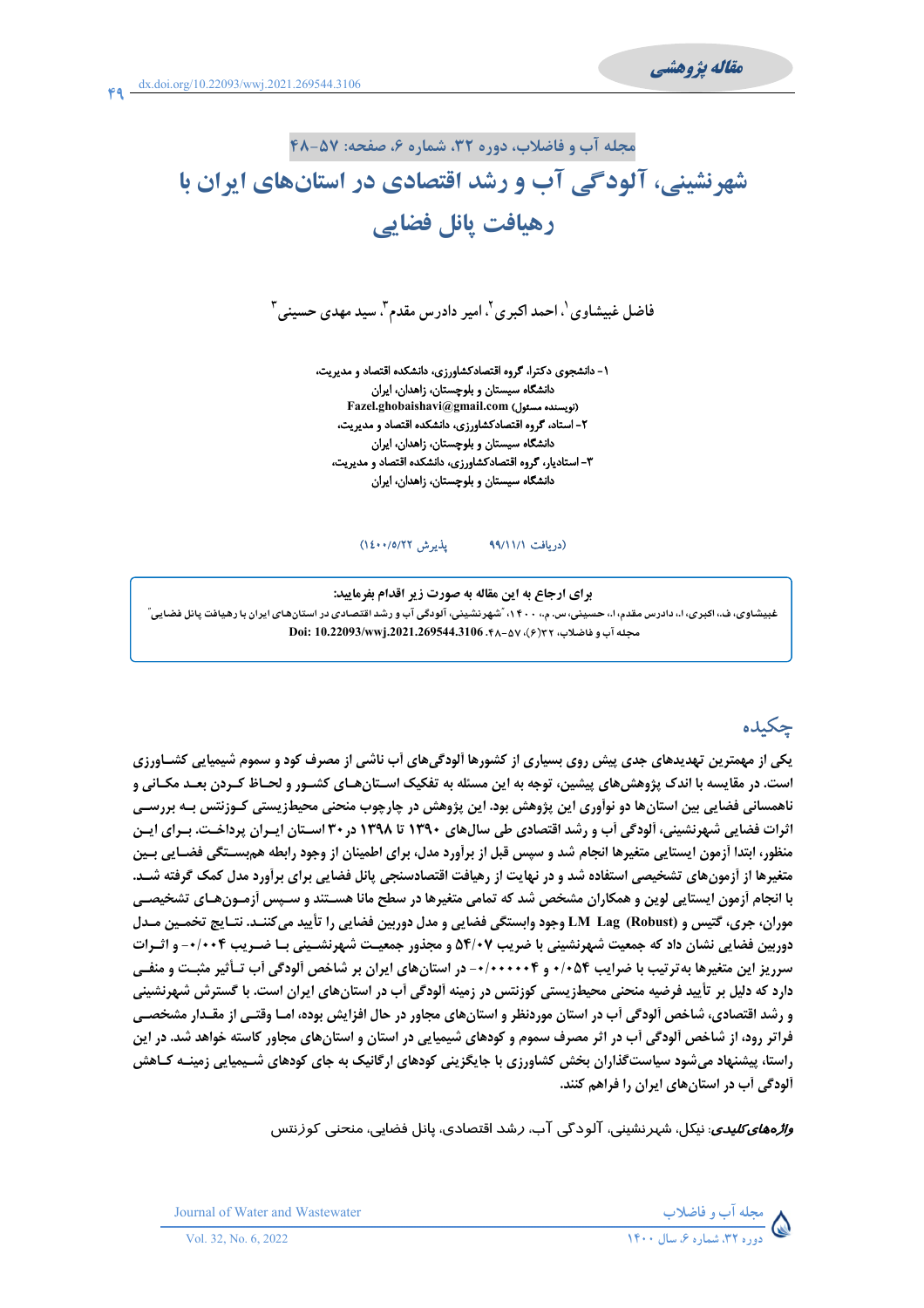١ - مقدمه

شهرنشینی یک پدیده جهانی است که منجر به گسترش شهری، تغییر کاربري اراضي، تغيير يوشش گيـاهي و تغييـرات اقليمـي مـيشـود .(Li et al., 2020)

پیش بینی می شود تا سال ۲۰۵۰، ۶۴ درصد از جمعیت جهان در منــاطق شــهري زنــدگي كننــد كــه ســريع تــرين ســطح گســترش شهرنشيني در كشورهاي در حال توسعه اتفاق مي افتد Sulemana). et al., 2019)

بر اساس آخرین دادههای مرکز آمار ایران در سال ۱۳۹۸، یسش بینے ها نشیان مے دهید کیه ایپران در مرحلیه تسیر یع توسیعه شهرنشینی قرار دارد. تغییر در الگوهای تولید و مصرف در ارتباط با شهرنشینی منجر به ایجـاد بسـیاری از مشـکلات و آلـودگیهـای محـیطزیسـتی مـی شـود. در دهـههـای اخیـر، آلـودگی بـه یکـی از چالش های اصلی مدیریتی کشورها تبدیل شده است. بـهطـوری کـه کشورها علاوه بر سیاستها و اقدامات درون مرزی خود، ساماندهی آلودگی را در جوزہ بین المللی نیز دنبال مے کننـد Pajooian and). Lashkarvzadeh. 2010)

با توجه بـه افـزايش شهرنشـيني، مصـرف كـل و سـرانه آب نيـز افزايش مي يابد(Yuan, 2019).

آلودگی های ناشی از آب یکی از مهمترین تهدیدهای جدی پیش روی بسیاری از کشورها است که از تخلیـه پسـماندهای صـنعتی در .<br>آبها يا مصرف کود و سموم شيميايي کشاورزي بهوجود مي آيد.

خدادی در پژوهشی به بررسبی تعیمین غلظت باقیمانـده سـموم آفتکش ارگانوسفره و کاربامات در منـابع تـأمینکننـده آب شـرب همدان پرداخت. يافتههاي پژوهش نشـان داد بـين باقيمانـده سـموم مورد مطالعه در نمونههای برداشت شده در فصول مختلف، اختلاف آماري معنى داري وجود دارد (Khoadadi, 2009).

خزاعبی وضعیت کیفیت و سیلامت آبهای زیرزمینبی استان مازندران در اثر استفاده از حشـرهکـش هـای فسـفره را در شهرسـتان محمودآباد بررسی کرد. نتایج حاصل از ایـن پـژوهش نشـان دادکـه غلظت حشرهکش های فسفره انـدازهگیـری شـده در تعـداد زیـادی از نمونـههـاي آب، بيشـتر از ميـزان اسـتاندارد تعيـين شـده سـازمان بهداشت جهانی یعنی ۰/۱ میلیگرم در لیتر است ,Khazayi). 2009)

همچنـین در پژوهشـي تـأثیر سـموم دفـع آفـات کشـاورزي بـر کیفیت آب شـرب چـاههـای محفـوره را در روسـتاهای شـمیرانات بررسی کردند. نتایج حاصل از پژوهش نشان داد میزان سموم ارگانو کلره مشاهده شده در نمونـههـای آب شـرب چـاههـای منطقـه مـورد مطالعه کمتر از حـد اسـتاندارد ملـي شـماره ۱۰۵۳ بـود ولـي وجـود سموم مذکور در نمونههای آب تغلیظ شده، خطـر نشـت سـموم بـه داخل منابع آب شرب منطقه و افزايش غلظت آنهـا در آينـده را بـه همراه دارد.

دسترسی کافی آب، از نظر کمیت و کیفیت عنصر اصلی توسعه پايدار بوده (UNDP, 2019)و سالم بـودن آب بـهطـور مسـتقيم بـا يويايي جمعيت جهاني و امنيت غذايي مرتبط است (FAO, 2019) و آلودگی آن به شدت بر سلامت انسان اثر میگذارد.

در ادبیـات اقتصـادی، کـوزنتس در سـال ۱۹۵۵ در پژوهشـی فرضيه محيطزيستي خود مبني بر رابطه بين توليد ناخـالص داخلـي سرانه (شـاخص رشـد اقتصـادي) و تخريـب محـيطزيسـت ماننـد آلودگی آب را ارائه کـرده اسـت. اخیـراً اقتصـاددانان تـلاش کردنـد رابطه متقابل بين نسبت شهرنشيني وكيفيت محيط زيست را بر پايه نظریه کوزنتس بررسی کنند. این فرضیه بیان مـیکنـد کـه در مسـیر اولیه رشد اقتصادی، آگاهی و اطلاع از مشکلات محیطزیستی کم بوده و مردم کمتر بـه مشـکلات محـیطزیسـتی توجـه مـیکننـد و تکنولـوژی هـای سـازگاری بـا محـیطزیسـت در دسـترس نیسـتند. بنـابراین، در مراحـل اولیـه رشـد اقتصـادي، بـا رشـد درآمـدي خسارتهای محیطزیستی افزایش یافته و این افزایش تا یک سطح درآمـد سـرانه افـزايش مـى يابـد. سـيس بـا افـزايش اطلاعـات محـيطـزيســتي، اجــراي قــوانين محـيطـزيســتي، تكنولــوژي بهتــر و هزینــههــای محــیطزیســتی بیشــتر، بــه تــدریج ســطح تخریــب محیطزیست کیاهش مے پابید. در نتیجیه، فرضیه محیطزیستی کوزنتس رابطـه بـین تولیـد ناخـالص داخلـی سـرانه (شـاخص رشـد اقتصادي) و تخريب محيطزيست مانند آلـودگي آب بـه صـورت U معکوس، به قالب منحني محيطزيست کوزنتس \ معروف شده است. در دهههای اخیر رابطه بین رشد اقتصادی و آلـودگی محـیطـزیسـت بهشدت مورد بحث و مذاکره قرار گرفته و پژوهش هـای مختلفـی در این راستا انجام شده است که برخـی از آنهـا ایـن فرضـیه را تأییـد و

 $1$  Environmental Kuznets Curve (EKC)



Vol. 32, No. 6, 2022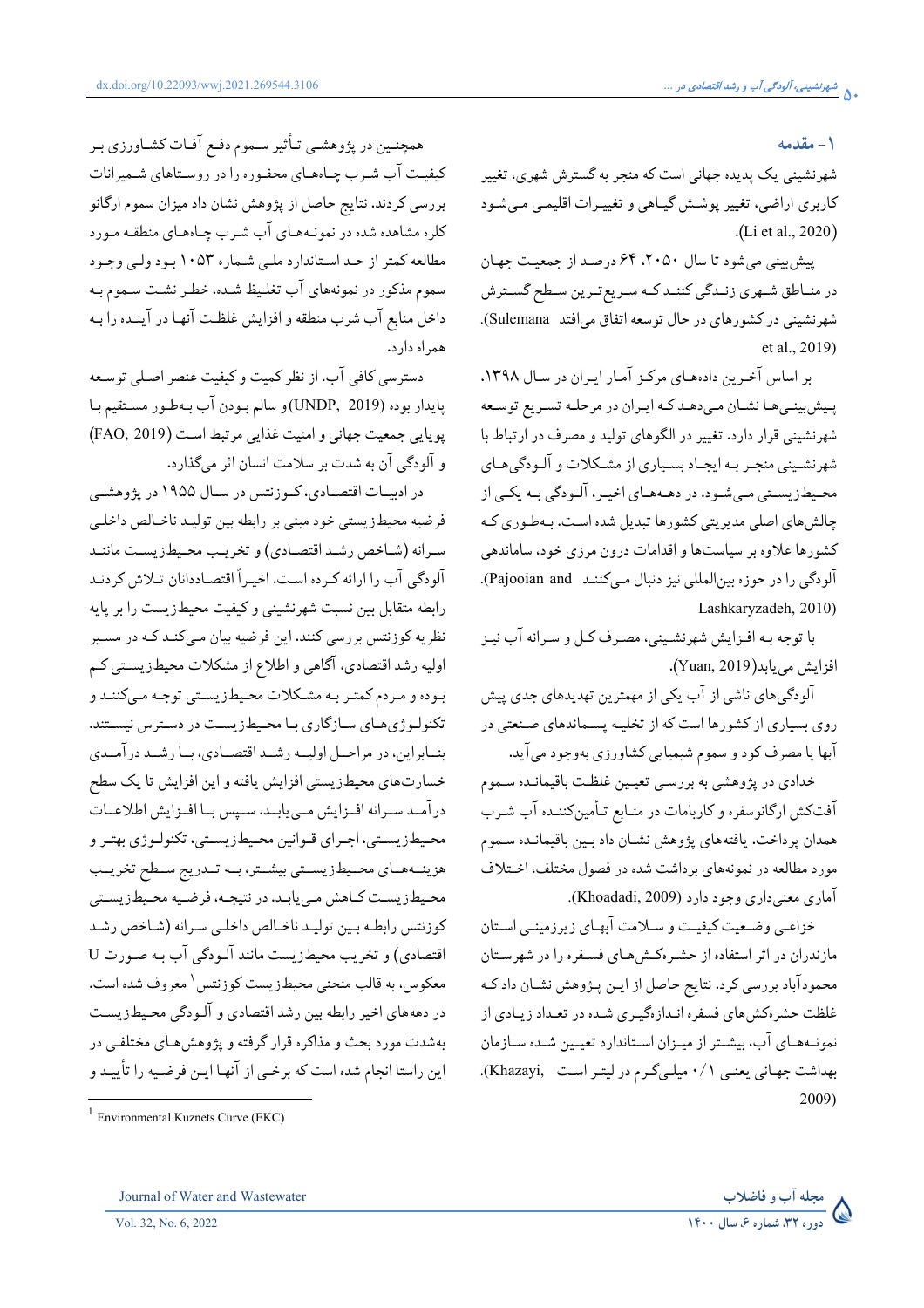(Shafik and رابطــــه U وارون EKC را پذیرفتـــــه Bandyopadhyay, 1992, Tarazkar et al., 2018, Li et al., (2020 و برخلاف مذکور پژوهش های زیر نیز این فرضیه را رد

كر دواند (Yuan, 2019, Arouri et al., 2012).

یژوهشگران در مورد رابطه بین افـزایش جمعیـت شهرنشـینی و ۔<br>آلودگی محیطزیست دیدگاههای متفاوتی دارند. دیـدگاه اول معتقـد است که افزایش شهرنشینی عامل اصلی آلودگی محیط زیستی است، زيرا با افـزايش شهرنشـيني اسـتفاده از زيرسـاخت هـا، حمـل ونقـل، انرژی و انتشار آلودگی افزایش می یابد (Tarazkar et al., 2018) و دیدگاه دوم تأکید میکند که با روند گسترش شهرنشینی جمعیتـی، زمینههای بهرهگیـری از صـرفههـای ناشـی از مقیـاس در اسـتفاده از منابع در شهرها نسبت به روستاها بهصورت كـاراتر مصـرف شـود (Falahi and Hekmati, 2013).

شواهد زیادی نیز در کشورهای پیشرفته پیرامون مطلوب بـودن آثار شهرنشینی بر محیطزیست وجـود دارد کـه نشـان مـىدهـد اگـر سیاستهای مناسب و مدیریت صحیح و کارا اتخاذ شـود، مـیتوانـد باعث بهبود وضعيت محيطزيستبي و دسترسي جمعيت شهرنشين بـه تکنولوژي هاي ياک و دوستدار طبيعت شود (Alam et al., 2007).

بهطور کلبي، در ارتبـاط شهرنشـيني، رشـد اقتصـادي و آلـودگي محسطزيستبي و روش شناسبي پيۋوهش (رويكيرد اقتصادسينجي فضایی) می توان بهصورت اجمالی به پژوهش های زیر اشاره کرد:

ژانگ وهمکاران با استفاده از دادههای استانی چـین بـرای دوره زمانی ۲۰۰۵ تا ۲۰۱۶ به بررسی عوامل مؤثر اجتمـاعی و اقتصـادی بر انتشار آلودگی گاز دیاکسیدگوگرد ٰ بـا اسـتفاده از رهیافـت مـدل دوربین فضایی پرداختنـد. شـواهد نشـان داد کـه نـوعی هـمبسـتگی فضايي مثبت انتشـارآلودگي SO2 در بـين اسـتانهـاي چـين وجـود دارد. همچنین رشـد اقتصـادی و افـزایش در نـوآوری اثـرات منفـی معناداری را بر انتشار آلودگی SO2 دارند. در مقابل نسبت صنعتی شدن، شهرنشینی و حملونقل اثرات مثبت معنـاداری را بـر انتشـار .(Zhong et al., 2021) دارند (Zhong et al., 2021).

يان در پژوهشي با استفاده از دادههاي اسـتاني چـين بـراي دوره زمانی ۲۰۰۷ تا ۲۰۱۶ به بررسی رابطـه بـین شهرنشـینی و آلـودگی آب و رشد اقتصادي بـا اسـتفاده از رهيافـت اقتصادسـنجي فضـايي

مجله آب و فاضلاب<br>۵) دوره ۳۲.شماره ۶.سال ۱۴۰۰

پرداخت. نتایج حاصل از بـرآورد مـدل نشـان داد شهرنشـینی تـأثیر مثبت و معنی دار بر شاخص آلودگی محیطزیستی بوده در حـالی کـه مجــذور شهرنشــيني تــأثير منفــي و معنــي،دار بــر شــاخص آلــودگي محـيطزيسـتي اسـت. بنـابراين فرضـيه كـوزنتس ميـان گسـترش شهرنشینی و انتشار آلودگی آب در استانهای چـین تأییـد مـی شـود (Yuan, 2019).

امیرنژاد و همکاران در پژوهشی با عنوان بررسمی ارتباط میان آلودگی آب و رشد اقتصادی در استان مازندران پرداختند. برای این منظور، از روش گشــتاورهاى تعمــيميافتــه <sup>٢</sup>، بــراى دوره ١٣٨٠ تا ۱۳۹۰ استفاده شد. یافتههای اصلی پژوهش نشان دادکه شـاخص آلودگي آب با متغير شهرنشيني، توليد ناخالص داخلي رابطه مثبت و با مجذور توليد ناخالص داخلي رابطه منفي دارد Amirnejad et). al., 2019)

سـولمانا و همكــاران بــا اســتفاده از روش ARDL "، رابطــه بلندمدت میان گسترش شهرنشینی و انتشار آلودگی محیطزیستی را با استفاده از منحنی محیط زیستی کوزنتس در دوره زمانی ۱۹۷۱ تا ۲۰۱۳ برای کشور کنیا بررسی کردند. نتایج آنها، تأییدکننده فرضیه كوزنتس بود (Sulemana et al., 2019).

لبي و همكاران در يژوهشي با استفاده از رويكرد اقتصادسنجي فضایی برای ۳۰ استان در دوره زمانی ۲۰۰۳ تا ۲۰۱۴ نشان دادنـد که اثرات مستقیم و سرریز شهرنشینی بر آلودگی مصـرف انـرژی بـه ترتيب منفى و مثبت معنى دار است (Li et al., 2018).

در پژوهشی با استفاده از فرضیه EKC طبی دوره زمـانی ۱۹۵۵ تا ۲۰۰۶ به بررسی تأثیر عوامل اقتصادی منتخب بر آلـودگی آبهـای زیرزمینی در دو گروه از کشورهای توسعه یافته و در حال توسعه بـا استفاده از روش دادههای ترکیبی پرداختـه شـد، نتـایج نشـان دادکـه رابطه بین تولید سرانه و آلودگی منابع آبی در کشورهای توسعه یافته ت اسکل و در کشورهای در حال توسعه بـه شـکل U وارونـه اسـت و  $U$ بنابراین فرضیه محیطزیستی کوزنتس در گروه کشـورهای در حـال توسعه تأييد شده است. همچنين با افزايش شاخص باز بودن اقتصاد، آلودگی منـابع آب در گـروه كشـورهاي توسـعهيافتـه تـأثير نخواهـد یذیرفت در حالی که در گـروه کشـورهای در حـال توسـعه، آلـودگی منابع آب افزايش خواهد يافت (Biabi et al., 2015).

Journal of Water and Wastewater

Vol. 32, No. 6, 2022

 $1_{SO_2}$ 

 $2$  Generalized Method of Moments (GMM)

<sup>&</sup>lt;sup>3</sup> Autoregressive Distributed Lag (ARDL)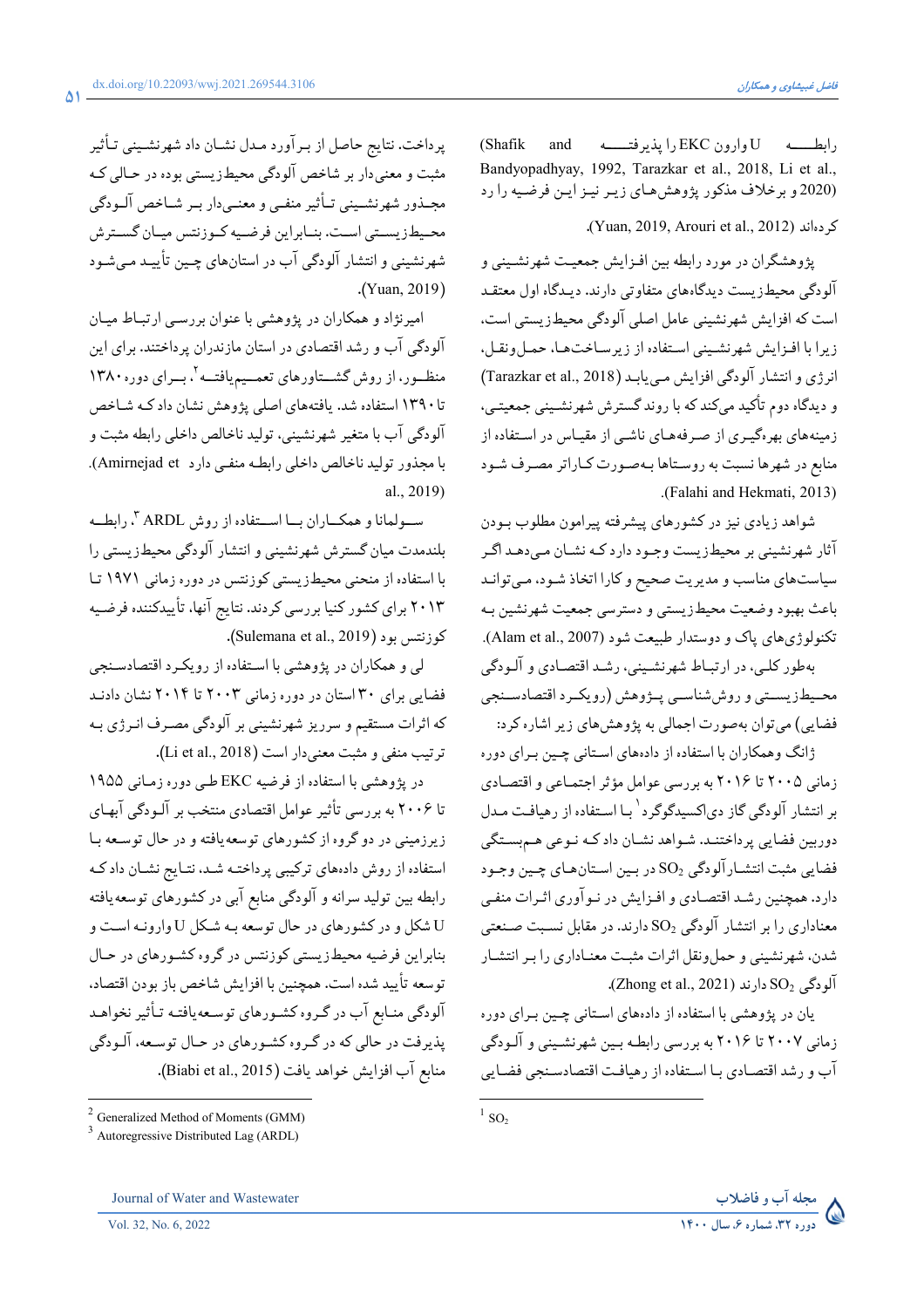ترازکار و همکاران با استفاده از مدل های خود رگرسیونی با وقفههای گسترده تـأثیر توسـعه اقتصـادی و شهرنشـینی بـر انتشـار آلـودگی هـوا در ايـران طـی سـال۱۳۵۰ یـ ۱۳۹۲ تـا ۱۳۹۲ را بررسـی كردند. نتايج پژوهش رابطه U وارون ميـان گسـترش شهرنشـيني و انتشار آلودگی هوا را نشان داد (Tarazkar et al., 2018).

شهبازی و همکاران در پژوهشی با استفاده از فرضیه EKC طبی دوره ۱۹۹۲ تا ۲۰۱۰ به بررسی عوامل مؤثر در انتشار آلـودگی هـوا در کشورهای حوزه دریای خزر با استفاده از روش اقتصادسنجی فضايي پانلي تجميعي پرداختند. نتايج نشاندهنده برقـراري فرضـيه EKC فضایی همراه آثار سرریز فضایی مثبت آلودگی برای کشورها تأمد شـد. بنـابراين، افـزايش در آمـد سـرانه ابتـدا موحـب افـزايش آلودگی جوی شده است، اما در ادامـه سـبب کـاهش انتشـار آلاینـده جوي دي اکسيد کربن سرانه خواهـد شـد(Shahbazi et al., 2015). در حالي كه اغلب پژوهش هاي مرتبط با تأثير شهرنشيني بر آلودگي محیطزیست به بررسی آزمون فرضیه EKC در مورد آلودگی هـوا و آلودگی مصرف انـرژي پرداختـه و کمتـر بـه بررسـي آلـودگي آب و رابطه آن با شهرنشینی و رشد اقتصادی پرداختهاند و می تـوان گفـت که تاکنون در رابطه با شهرنشینی و آلودگی آب و رشد اقتصادی در ایران پژوهشهای محدودی انجام شده است.

وجه تمايز ديگر اين پـژوهش نسـبت بـه پـژوهشهـاي داخلـي، برخلاف مدلهاى اقتصادسنجي سنتى از تكنيك رهيافت يانيل فضایی بهمنظور بررسی آثار متقابل شهرنشینی، رشد اقتصادی بـا تأکید بر اهمیت آلودگی آب به تفکیک استانهای ایران طبی دوره زمانی ۱۳۹۰ تا ۱۳۹۸ پرداخته شد و در کنار سایر متغیرهـا بـه بعـد مكاني و مسئله ناهمساني فضايي بين استانها توجـه شـده و اثـرات رشد اقتصادي و شهرنشيني هـر اسـتان بـر آلـودگي آب اسـتانهـاي مجاور بررسی شد.

# ۲- روششناسی یژوهش

در این پژوهش، ابتدا آزمون ایستایی متغیرها بهمنظور جلـوگیری از رگرسیون کاذب بررسی شد. بهدلیل اینکه زمـانی کـه متغیرهـا نامانـا باشند امکان ایجاد رابطه همانباشتگی بین متغیرها بـهوجـود آمـده در حالي كه در واقعيت بين اين متغيرهـا ارتبـاطي وجـود نـدارد. بـراي بررسی ایستایی متغیرها در رگرسیون دادههای تـابلویی، در حالـت ریشه واحد مشترک از روش لوین و همکاران استفاده شد. فرض

اساسی این آزمون مستقل بودن واحدهای مقطعی از یکدیگر بـود. مبنا و دلیـل ایـن فـرض ایـن اسـت، آنهـا معتقدنـد کـه در دادههـای ترکيبي، استفاده از آزمون ريشه واحد بـراي ترکيب دادههـا، قــدرت بیشتری نسبت به هر مقطع بهصورت جداگانـه دارد (.Levin et al).  $2002)$ 

اقتصادسنجي فضايي، اثيرات فضايي را بـه كـاركرد مـدل هـاي مقطعبي يـا تركيبـي (يانـل) رگرسـيوني اضـافه مـي كنـد. زمـاني كـه دادههای نمونهای، جزء مکانی دارند می تـوان آنهـا را تحـت عنــاوین وابستگي فضايي يا خود همېستگي فضـايي و ناهمسـاني فضـايي يـا ساختار فضايي توضيح داد.

از جمله دلایل و مزایای استفاده از دادههای ترکیبی (یانیل) فضايي در نظر گرفتن بعـد مكـان، محـدود شـدن وجـود ناهمسـاني واریـانس، هـمخطـي كمتـر ميـان متغيرهـا، درجـات آزادي بيشـتر، كارايي بيشتر وبررسي پويايي بين متغيرها است ,Gujarati).  $2004)$ 

روش های متفاوتی برای لحاظ رابطه مکانی متغیرهای مفـروض در مـدل وجـود دارد. از جملــه مجــاورت، فاصــله مكــاني، فاصــله اقتصادی و استفاده از شبکههای اجتماعی است. روش مجـاورت بـر اساس سیستم صفر و ۱ است. در ایـن روش بـه منـاطقی کـه مـرز مشترک دارند عدد ۱ و مناطق فاقد مـرز مشـترک عـدد صـفر تعلـق می گیرد و در روش فاصلهای بر اساس مسافت بـین دو مرکـز اسـتان مقدار متفاوتي براي هر عنصر ماتريس فضايي حاصل خواهـد شـد (Mamipour and Rezaei, 2018).

بعد از ساخت ماتريس فضايي و قبل از برآورد مـدل رگرسـيون فضایی، با توجه به روششناسی انتخـاب الگـوی بهینـه الهورسـت و مکان مند بودن سـر ریز ها، بـر ای بر رسـی و اطمینــان از وجـود رابطـه همبستگی فضایی بین متغیرهـای بررسـی شـده از آزمـونهـای تشخیصی موران، جری و (Robust) LM Lagاستفاده شد و در این آزمونها فرضيه صفر، عـدموابسـتگي فضـايي در اجـزاي اخـلال را نشان میدهد و در صورت رد فرضیه صـفر مبنـبي بـر عـدموابسـتگي فضایی، می توان از روش اقتصادسنجی فضایی استفاده کـرد. آمـاره I موران، آزمونی از همبستگی فضایی بین مشاهداتی است کـه توسـط ماتريس وزني همسايه شناخته شدهاند. هر جفت را از طريــق توابــع فاصلهای وزندهی میکند. در حالت رسمی تر برای n مکان از متغیـر Xi، آماره I موران بهصورت زير تعريف مي شود (Viton, 2010)

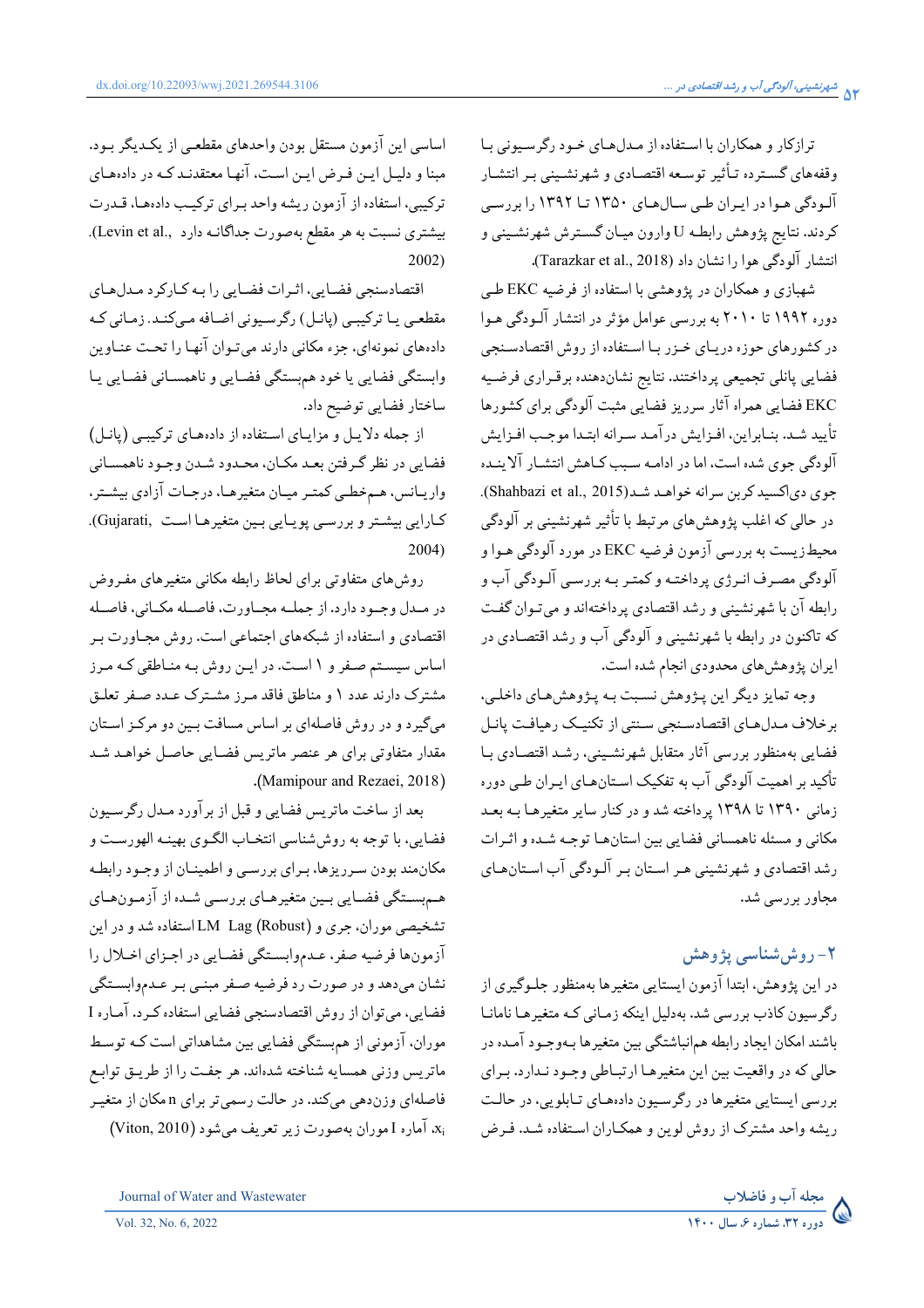$$
I = \frac{R}{\sum_{i}\sum_{j}w_{ij}}\frac{\sum_{i}\sum_{j}w_{ij}(x_i - \overline{x})(x_j - \overline{x})}{\sum_{i}(x_i - \overline{x})^2}
$$
(1)

که در آن

ارزش مشاهده شده در محل i، تم میانگین x بین n مکان و ارتباط x فضایی متغیر مربوط به استان j را با متغیر مربوط به استان j با wij و ارتباط فضایی متغیرهـا را بـا ماتریسـی N×N کـه در پـژوهش هـای فضائي به ماتريس W معروف است. اگر فرضيه صفر مربـوط بـه فقدان همبستگي فضايي رد شود، نشاندهنده خود همبستگي فضايي مثبت است (Viton, 2010). به این معنی که در استانهای با سطوح توزیع مشابه، دادهها بیشتر بهصورت فضایی و نـه از روی تصـادف خوشهبندي شدهاند. اگر آمار كمتر از ارزش موردانتظار باشد نشاندهنده خود هم بستگی فضایی منفی است.

بهطور كلي اثرات فضايي از طريق متغير وابسته، جملات خطا و متغیرهای توضیحی در معادله رگرسیون تأثیر گذاشـته و در قالـب مدلهاي با وقفه فضايي '، خطـاي فضـايي '، فضـايي عمـومي " و در نهايت دوربين فضـايي کبررسـي مـيشـود. مهـمتـرين ويژگـي مـدل SDM نسبت به سایر مدلهای فضایی از جملـه SAR و SEM وارد كردن همزمان SAR متغيرهاي وابسته و متغيـر توضـيحي در مـدل است (Monjazeb and Ghaseminejad, 2020).

با توجه به پیشینه پژوهش که اثر متغیرهای مختلـف بـر آلـودگی محیطزیست را ارزیابی کردهاند، بهمنظور بررسبی رابطـه بـین شهرنشینی بر آلودگی آب و رشد اقتصادی در استانهای ایران از مـدل اقتصادسـنجي فضـايي مطـرح شـده توسـط يـان اسـتفاده شـد (Yuan, 2019)

 $(5)$ 

$$
WE_{it} = \beta_0 + \beta 1NU_{it} + \beta_2 (NU_{it})^2 + \beta_3 GDP_{it} + \beta_4 VA_{it} + \mu_{it}
$$

که در آن WE معرف مصرف کـود و سـموم شـيميايي کـه بـهعنـوان شـاخص آله دگے, آب در استانهای ایـران در نظـر گرفتـه شـد. NU جمعیـت

Spatial Autoregressive Model (SAR)

- $3$  Spatial Autocorrelation Model (SAC)
- $4 \overline{\text{Spatial}\text{ Durbin} \text{ Model (SDM)}}$



شهرنشيني،GDP توليد ناخالص داخليي سرانه، VA سهم ارزش افزوده توليد ناخالص داخلي هر استان است. H جزء اخلال مـدل را نشان می دهد. به منظور بررسی فرضیه EKC از دیـدگاه شهرنشـینی، متغیر NU<sup>2</sup>که معـرف مجـذور جمعیـت شهرنشـینی اسـت بـه مـدل اضافه شد. فرضيه EKC و شهرنشيني (U وارون) زماني صادق است که اولاً ضـرایب  $\beta_1$ و  $\beta_2$  معنـادار بـوده و ثانیـاً علامـت ایـن ضرایب بهترتیب مثبت و منفی باشد. دادههای از مرکز آمـار ایـران و بانک مرکزی در دوره زمانی ۱۳۹۰ تا ۱۳۹۸ جمع آوری شده و برای برآورد مدل از نرمافزار Stata15 استفاده شد.

### ٣-نتايج و بحث

در ابتدا مانایی متغیرهای استفاده شده در برآورد دادههای ترکیبی بـا استفاده از آزمون ریشه واحـد لـوین و همکـاران LLC بررسـم شـد. زیرا ناایستایی چه در مورد دادههای سری زمانی و چه تابلویی باعث میشود تا مشکل رگرسیون کاذب بروز کند. در جدول ۱ نتـایج ایـن آزمون برای مقدار متغیرهاگزارش شده است .Levin et al).  $2002)$ 

فرضيه H0 آزمون ريشـه واحـد LLC بيـانگر ناايسـتايي متغیرهاست. نتایج جـدول و بررسـی مقـدار آمـار محاسـبه شـده و احتمال پذیرش آنها نشان میٖدهد متغیرهـای شـاخص آلـودگی آب (WE)، جمعيت شهرنشيني (NU)، توليـد ناخـالص داخلـي سـرانه (GDP). سهم ارزش افزوده توليد ناخالص داخلي هـر اسـتان (VA) و مجذور جمعیت شهرنشینی هر استان (NU<sup>2</sup>) در سطح مانا هستند. یعنی فرضیه H0 مبنـی بر ناایستایـی متغیـرها رد مـیشود، بنـابراین

## جدول ١ -نتايج حاصل از آزمون ايستايي متغيرها (لوين و همكاران، ٢٠٠٢)

Table 1. Results of stationary test of variables (Levin et al., 2002)

| <b>Results</b> | <b>Possibility</b>             | <b>Statistics</b> | <b>Variables</b> |  |
|----------------|--------------------------------|-------------------|------------------|--|
| I(0)           | $0.000^{\times \times \times}$ | $-14.12$          | WЕ               |  |
| I(0)           | $0.000^{\times\times\times}$   | $-5.88$           | NU               |  |
| I(0)           | $0.000^{\times\times\times}$   | $-31.8$           | NU <sup>2</sup>  |  |
| I(0)           | $0.001^{\times\times\times}$   | $-1.71$           | <b>GDP</b>       |  |
| I(0)           | $0.000^{\times \times \times}$ | $-9.00$           | VА               |  |

Source: Research findings (\* and \*\*, \*\*\* are significant at 10%, 5% and 1%).

Journal of Water and Wastewater

Vol. 32, No. 6, 2022

 $2$  Spatial Error Model (SEM)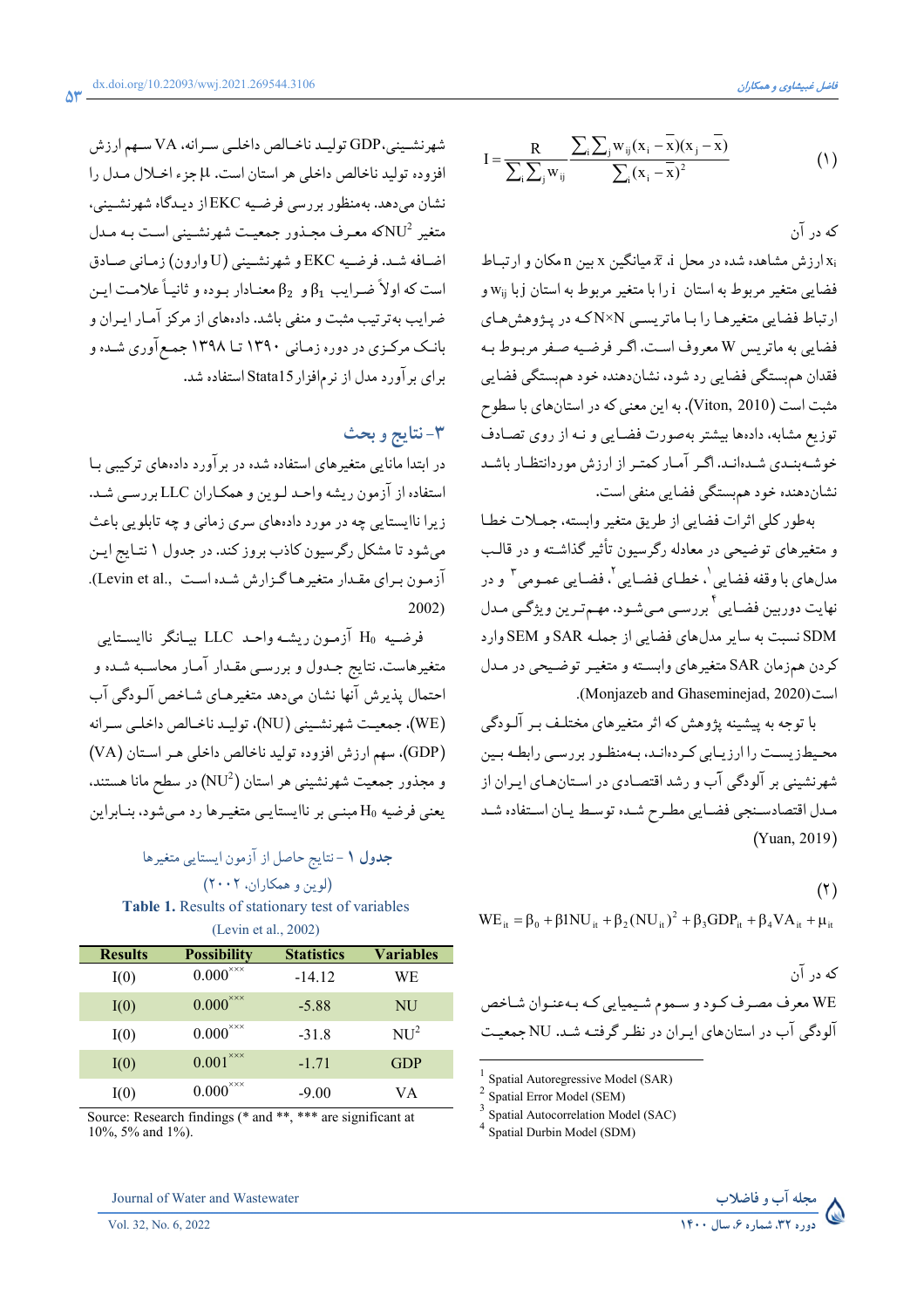بدون نگرانی از وجود رگرسیون کاذب، می توان آزمونهای بعـدی و تخمين مدل را انجام داد.

بعد از ساخت ماتریس فضایی با استفاده از فواصـل زمینـی بـین استان ها و قبل از پر آورد مدل رگرسیون فضایی، پیرای اطمینیان از وجود رابطه هم بستگي فضايي بين متغيرها از آزمونهاي تشخيصبي موران، جري، جيتيس و LM Lag (Robust) استفاده شد. نتايج اين آزمونها در جدول ۲ نشان می دهد که تمامی آمـار،هـای فضـایی از جمله آزمون های موران، جيري، جيتيس و LM Lag (Robust) در مدل SDM معنادار شده است که حـاکی از آن اسـت کـه نتـایج ایـن مدل بهتر است. ویژگی مهم مدل SDM ایـن اسـت کـه هـمزمـان بـه متغيبه وابسته و متغيرهـاي توضـيحي اجـازه تعـاملات فضـايي را مې دهد.

با توجه به جدول ۳، همان گـونه كه از نتايج پژوهش برميآيــد، شهرنشینی یکی از متغیرهایی است که نقش بهسزایی در آلودگی آب

دارد. بهطوری که جمعیت شهرنشینی در استانهای کشور با ضریب ۵۴/۰۷ تأثیر مثبت و معناداری بر شاخص آلبودگی آب دارد بعنبی با افزایش میزان جمعیت شهرنشینی انتظار میرود شـاخص آلـودگی آب (مصرف سموم و کود شیمیایی) بیشتر شـود تـأثیر معنـی،دار و مثبت جمعیت شهرنشینی بر فشارهای محیط زیستی با مبانی نظـری و مطالعات تحربی سازگار است Sulemana et al., 2019, Li et). al., 2020) اما مجذور جمعیت شهرنشینی با ضـریب ۰/۰۰۴–اثـر منفی و معناداری بر شاخص آلودگی آب دارد. بـا توجـه بـه علامـت ضرايب NU و NU در مدل EKC يعني رابطـه U وارون ميـان گسترش شهرنشینی و شاخص آلودگی آب در استانهای ایران به ای دوره زمانی پررسے شیده موردتأیید است. لیپو و همکیاران نیز در یژوهشی نیز فرضیه EKC در مورد آلودگی آب برای کشور چـین را تأييد كر ده است (Liu et al., 2007). توليد ناخـالص داخلـي سـرانه (رشد اقتصـادی) بـر آلـودگـی آب تـأثیر معنـاداری نـداشته اما سهم

#### جدول ۲- آزمونهای تشخیصی موران و ضریب لاگرانژ برای مدل یانل فضایی Table 2. Moran diagnostic tests and Lagrange coefficient for spatial panel model

|                  | <b>Statistics</b><br>Moran |                                                     | Geary                                    | <b>Getis</b>         | LM Lag (Robust)             |
|------------------|----------------------------|-----------------------------------------------------|------------------------------------------|----------------------|-----------------------------|
|                  | <b>SAC</b>                 | 0.02(0.15)                                          | 0.93(0.02)                               | 0.26(0.15)           | 1.28(0.26)                  |
|                  | <b>SDM</b>                 |                                                     | $0.89(0.00)$ <sup>xx*</sup>              | $-0.49(0.01)^{**}$   | 4.18 $(0.04)$ <sup>**</sup> |
|                  |                            | $0.04(0.01)$ <sup>**</sup>                          |                                          |                      |                             |
|                  | <b>SEM</b>                 | 0.02(0.15)                                          | 0.93(0.02)                               | 0.26(0.15)           | 1.28(0.26)                  |
|                  | <b>SAR</b>                 | 0.03(0.11)                                          | 0.93(0.01)                               | 0.30(0.11)           | 1.6(0.2)                    |
| $\sim$<br>$\sim$ | $\sim$ $\sim$              | the state of the state of a<br>$\sim$ $\sim$ $\sim$ | $\sim$<br>$\cdots$ $\cdots$<br>$-\wedge$ | $\sim$ $\sim$ $\sim$ |                             |

Source: Research findings (\* and \*\*, \*\*\* are significant at 10%, 5% and 1%).

# جدول ۳- نتايج برآورد مدلهاي مختلف فضايي

#### Table 3. Estimation results of different spatial models

| <b>SAC</b>  |             | <b>SDM</b>  |               | <b>SEM</b>  |             | <b>SAR</b>  |              | <b>Variables</b>   |
|-------------|-------------|-------------|---------------|-------------|-------------|-------------|--------------|--------------------|
| Possibility | Coefficient | Possibility | Coefficient   | Possibility | Coefficient | Possibility | Coefficient  |                    |
| $0.000***$  | 44.97       | $0.000***$  | 54.07         | $0.000***$  | 42.61       | $0.000***$  | 44.12        | <b>NU</b>          |
| $0.000***$  | $0.003 -$   | $0.000***$  | $0.004 -$     | $0.000***$  | $-0.003$    | $0.000***$  | 0.003        | NU <sup>2</sup>    |
| 0.55        | $0.017 -$   | 0.43        | $0.025 -$     | 0.38        | $-0.028$    | 0.4         | $-0.025$     | <b>GDP</b>         |
| 0.07        | $0.00001 -$ | $0.000***$  | $0.00002 -$   | 0.15        | $-0.000007$ | $0.08*$     | $0.000008 -$ | VA                 |
|             |             | $0.05***$   | 0.054         |             |             |             |              | W1xNU              |
|             |             | $0.05***$   | $0.000004 -$  |             |             |             |              | W1xNU <sup>2</sup> |
|             |             | $0.000***$  | 0.0006        |             |             |             |              | <b>W1xGDP</b>      |
|             |             | $0.000***$  | $0.0000002 -$ |             |             |             |              | W <sub>1</sub> xVA |
|             |             | $0.05***$   | 0.00025       |             |             |             |              | $\lambda$          |
| 0.4         | 20804-      | $0.01***$   | 88484-        | 0.09        | 9266        | 0.54        | 6969-        | $\mathsf{C}$       |

Source: Research findings (\* and \*\*, \*\*\* are significant at 10%, 5% and 1%).

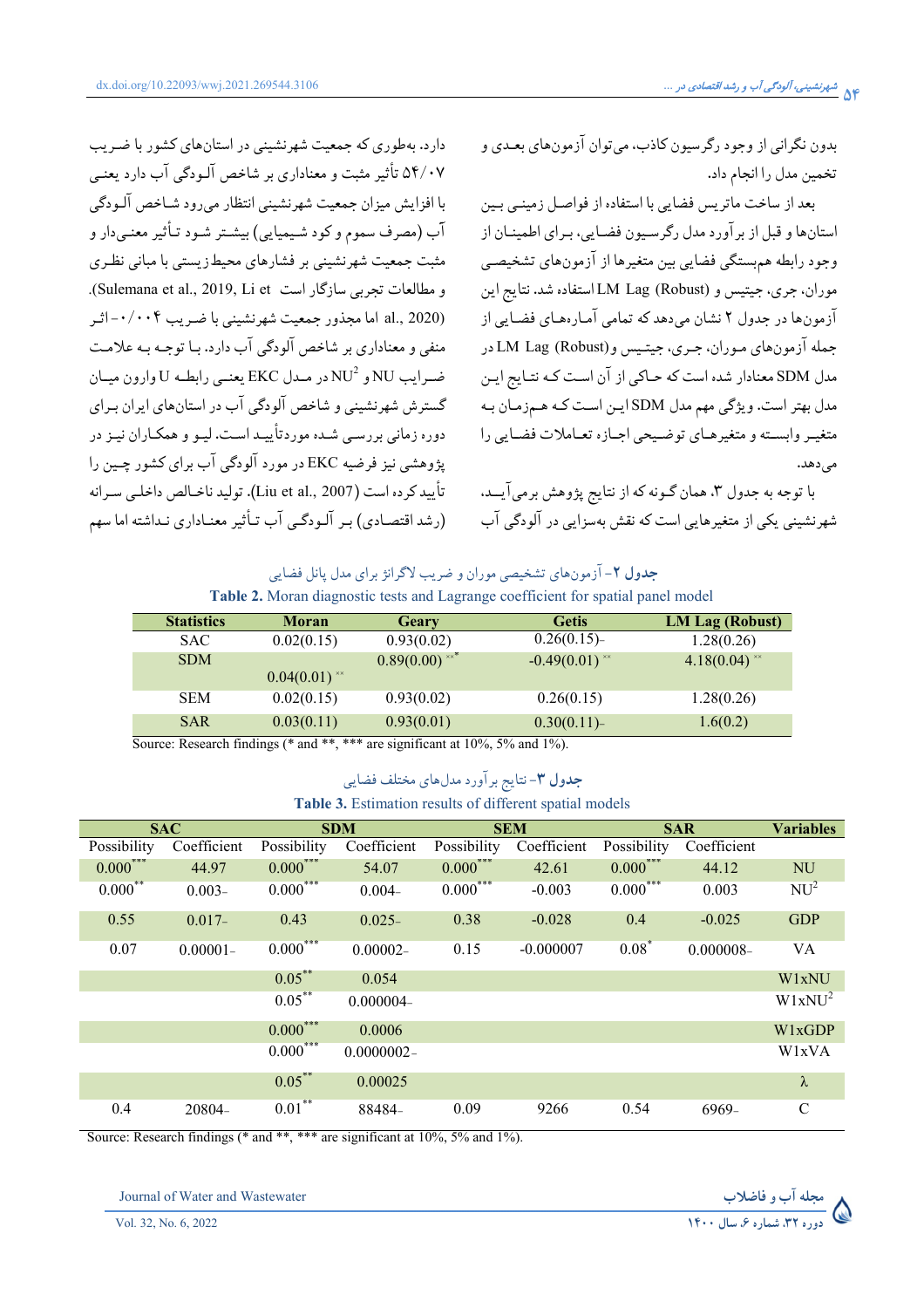ارزش افزوده هر استان بر شاخص آلودگی آب منفی و معنـادار بـوده است که حاکی از آن است که هر چـه حجـم فعالیـتهـای اقتصـادی استانها بیشتر باشد استان از نظر شاخص آلـودگی آب در وضـعیت بدتری قرار خواهد داشت.

همان طور که اطلاعات جـدول نشـان مـى،دهـد، اثـرات سـرريز فضایی کلیه متغیرهای توضیحی، از نظر آماری معناداری و علامت آنها با مبانی نظری سازگار هستند. اثـرات سـرریز فضـایی جمعیـت شهرنشيني (W1xNU) و مجذور جمعيت شهرنشـيني (W1xNU2) بر شاخص آلودگی آب در استانهای ایران بهترتیب با ضرایب ۰/۰۵۴ و ۰/۰۰۰۰۰- مثبت و منفی و معنادار شده است. یعنبی بـا تغييـر ميـزان نسـبت جمعيـت شهرنشـيني و مجـذور جمعيـت شهرنشینی در یک استان علاوه بر تأثیرگذاری در اسـتان مـوردنظر. اثرات سرریز بر استانهای مجاور نیز دارد که بر اساس آن مـی تـوان استنباط کرد که رابطه U وارون میان سرریز فضایی نسبت گسترش شهرنشینی و شاخص آلودگی آب در استانهای ایران برقـرار اسـت. دلیل آن این است که کشاورزان کمتر به مشکلات محیطزیستی مصرف کود و سموم شیمیایی توجه کـرده و در برخـی از مـوارد بـا مصرف بـيش از حـد ايـن كودهـا و سـموم بـهمنظـور توليـد بيشـتر محصولات کشاورزي باعث آلـودگي بيشـتر آب شـده و کمتـر بـه تکنولوژیهای سازگار با محیطزیست توجه میکننـد، امـا بـاکسـب اطلاعات در زمینه پیامدهای محیط زیستی ناشـی از مصـرف انـواع سموم، کودهـاي شـيميايي و آفـتکـش١هـا در بخـش کشـاورزي بـر ۔<br>آلودگی آبھای سطحی، آبھای زیرزمینی و خـاک و دسترسـی بـه تکنولوژیهای بهتر و بالاتر مانند استفاده از کودهـای ارگانیـک بـه مىرور آلـودگى آب كـاهش مـىيابـدكــه بـاكارهــاي پژوهشــى (Cai et al., 2020, Thompson, 2014) سازگار و همسو است.

اثرات سرريز فضايي توليد ناخالص داخلي سرانه (W1xGDP) بر شاخص آلودگی آب مثبت و معنادار بوده است که با کار پژوهشی لي و همكاران سازگار و همسو است در حـالي كـه اثـرات سـرريز فضايي سهم ارزش افزوده هر استان (W1xVA) بر شاخص آلـودگي آب منفی و معنادار بوده است که نشانگر این مطلب است کـه رشـد اقتصادی استان و افزایش سهم ارزش افزوده هر اسـتان بـر شـاخص آلودگی آب استانهای مجاور تأثیرگذار است کـه بـاکـار یژوهشـی، يان سازگار و همسـو اسـت. معنـادار و مثبـت بـودن ضـريب متغيـر سرريز فضايي (٠/٠٠٠٢٥) يژوهش تأييدكننده اين واقعيت است

بخشی از افزایش آلودگی آب هر یک از استانهای کشور، بهواسطه اثر فاصله با سایر استانها بوده است و عدم توجـه بـه اثـرات فضـایی بین استانها منجر به تورش در تصریح مدلها و بـهتبـع آن خطـا در برنامه ریزی برای کاهش آلودگی آب خواهد شد ,Li et al., 2020). Yan. 2019).

## ۴-نتيجەگيرى

یکی از مهمترین تهدیـدهای جـدی پـیش روی بسـیاری از کشـورها آلودگیهای ناشی از آب است که از تخلیـه پسـماندهای صـنعتی در آبها یا مصرف کود و سموم شیمیایی کشـاورزی بـهوجـود مـیآیـد و یکی از عناصر اصلی توسعه پایدار دسترسی آب کافی، از نظر کمیت و کیفیت است که به نوعی بر تمامی فعالیتهای اقتصادی و امنیت غذایی تأثیرگـذار اسـت. در ایـن زمینـه پـژوهش هـای محـدودی در داخل کشور انجام شده است و بـه بعـد مکـاني و مسـئله ناهمسـاني فضایی بین استانها توجه نشده است. در ایـن پـژوهش رابطـه بـین شهرنشینی، آلودگی آب و رشد اقتصادی برای ۳۰ استان کشـور طـی دوره زمانی ۱۳۹۰ تا ۱۳۹۸ با استفاده از رهیافت پانل فضایی بررسی شد. قبل از تخمین مدل ابتدا باید از مانایی متغیرها اطمینـان حاصل کرد تا از رگرسیون کاذب جلوگیری شود که با انجـام آزمـون ایستایی لوین، لین و همکاران مشخص شـد کـه تمـامی متغیرهـا در سطح مانا هستند (Levin et al., 2002). در ادامه به منظـور بررسـي همبستگي فضايي بـين متغيرهـا از آزمـونهـاي تشخيصـي مـوران. جري، جيتيس و LM Lag (Robust) استفاده شـد كـه نتـايج ايـن آزمونها وجود وابستگي فضـايي و مـدل SDM را تأييـد مـي كننـد. بررسی ضرایب اثـرات فضـایی متغیرهـا بـر آلـودگی آب در بـین استانهای کشور نشان می دهد این ضرایب همگبی معنـادار هسـتند. بر اساس نتايج، فرضيه EKC فضايي در استانهاي كشور بهصورت U وارون تأييد ميشود. رابطه U معكـوس بـه ايـن معنـي اسـت كـه پیشـرفت شهرنشـیني همـواره بـا افـزایش آلـودگي همـراه نبـوده و نشاندهنده آن است كه با پیشرفت شهرنشینی، ابتدا موجب افـزایش شاخص آلودگی آب شده است، اما در ادامه وقتی از مقدار مشخصبی فراتر رود، از شاخص آلودگی آب در اثر مصرف سـموم و کودهـای شیمیایی کاسته خواهد شد. سهم ارزش افـزوده هـر اسـتان و اثـرات سرریز آن بر آلودگی آب منفی و معنادار بوده است کـه حـاکی از آن است که هر چه حجم فعالیتهای اقتصادی استانها بیشتر باشد.



Journal of Water and Wastewater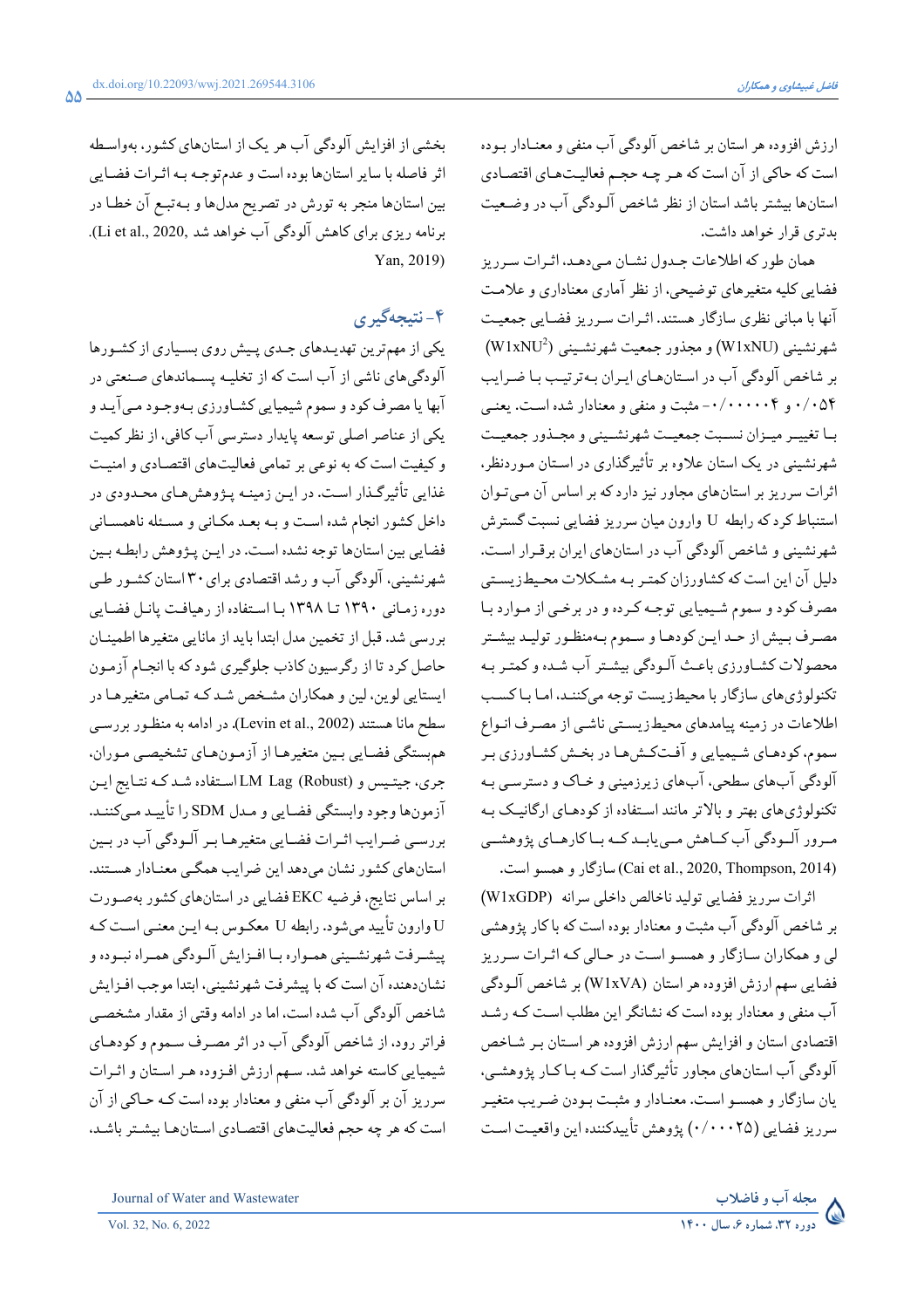جایگزینی کودهای ارگانیک بهجای کودهای شیمیایی زمینه کـاهش الودگی اب ان استان و استانهای مجاور را فراهم کنند.

**)>6Q 5I** هاین وسـیله از همکـاری بخـش گـروه اقتصـاد کشـاورزی دانشـگاه  $\ddot{\cdot}$ 

استان از نظر شاخص آلودگی آب در وضـعیت بـدتری قـرار خواهـد  $\overline{\phantom{a}}$ داشت و حتـي ايـن توليـد يـا ارزش افـزوده اسـتان بـر الـودگي اب ستانهای مجاور نیز تاثیرگذار است. در این راستا، پیشنهاد میشود  $\overline{\phantom{a}}$ سیاستگذاران بخـش کشــاورزی، کشــاورزان را از تبعـات اسـتفاده بـیرویـه سـموم و کودهـای شـیمیایی در هـر اسـتان و تـاثیر ان بـر الودگی اب دراستانهای ایران و استانهای مجاور مطلع کـرده و بـا سیستان و بلوچستان در انجام این پژوهش قدردانی میشود.

#### **References**

- Alam, S., Fatima, A. & Butt, M. 2007. Sustainable development in Pakistan in the context of energy consumption demand and environmental degradation. *Journal of Asian Economics*, 18**,** 825-837.
- Amirnejad, H., Taslimi, M. & Mazraeh, F. 2019. The effects of economic growth and urbanization of Mazandaran province of Iran on environmental quality of water with emphasis on rivers of the province. *Eqtesad-E Keshavarzi Va Towsee*, 27**,** 161-168. (In Persian)
- Arouri, M., Youssef, A., M'henni, H. & Rault, C. 2012. Energy consumption, economic growth and CO<sub>2</sub> emissions in middle east and north african countries. *Energy Policy*, 45**,** 342-349.
- Biabi, H., Mohammadi, H. & Aboolhasni, L. 2015. The effect of economic factors on underground water pollution in two groups of developed and under developing countries. *Journal of Economic and Agriculture Developing*, 29**,** 86-93. (In Persian)
- Cai, H., Mei, Y., Chen, J., Wu, Z., Lan, L. & Zhu, D. 2020. An analysis of the relation between water pollution and economic growth in China by considering the contemporaneous correlation of water pollutants. *Journal of Cleaner Production*, 276**,** 122783.
- Conceicão, P. 2019. *Human development report.* UNDP Pub., New York, USA.
- Falahi, F. & Hekmati, F. 2013. Determinants of CO<sub>2</sub> emissions in the Iranian provinces. *Iranian Energy Economics*, 6**,** 129-150. (In Persian)
- Gujarati, D. 2004. Basic econometrics, McGraw-Hill, USA.
- Khazayi, S. H. 2009. Sess the health status and quality of groundwater in the Mazandaran porivnce of the insecticide diazinon (Mahmoud Abad city case study). *12th National Conference on Environmental Health*, Shahid Beheshti University, Tehran, Iran. (In Persian)
- Khoadadi, M. 2009. Etermination of residual concentrations of phosphorus and carbamate pesticides and organiphosphate pesticides in drinking water sources in Hamedan. *12th National Conference on Environmental Health*, Shahid Beheshti University Tehran, Iran. (In Persian)
- Levin, A., Lin, C. F. & Chu, C. S. J. 2002. Unit root test in panel data: asymptotic and finit-sample properties. *Journal of Econometrics*, 108(1)**,** 1-24.
- Liu, X., Heilig, G. K., Chen, J. & Heino, M. 2007. Intractions between economic growth and environmental quality in Shenzhen, China's first special economic zone. *Ecological Economics*, 62**,** 559-570.
- Li, K., Fang, L. & He, L. 2018. How urbanization affects China's energy efficiency: a spatial econometric analysis. *Journal of Cleaner Production*, 200**,** 1130-1141.
- Li, Z., Xu, Y., Sun, Y., Wu, M. & Zhao, B. 2020. Urbanization-driven changes in land-climate dynamics: a case study of Haihe River basin, China. *Remote Sensing*, 12(17)**,** 2701.

Journal of Water and Wastewater **-**